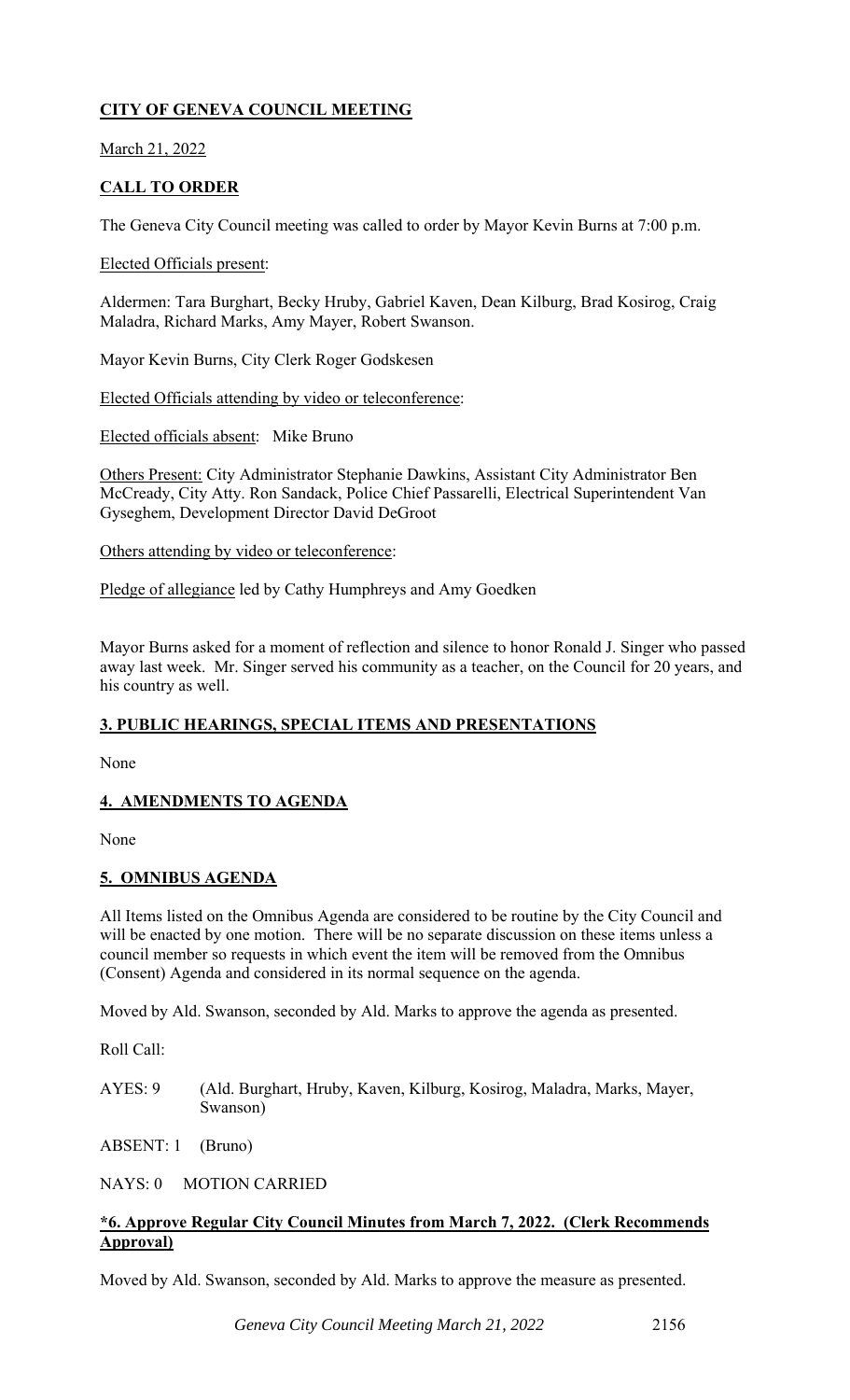Approved by unanimous roll call vote 9/0 with one absence. (Omnibus Agenda). MOTION CARRIED

# **\*7. APPROVE REPORTS**

a. Tax Revenue Report

b. Financial Report for February, 2022

Moved by Ald. Swanson, seconded by Ald. Marks to approve the measure as presented. Approved by unanimous roll call vote 9/0 with one absence. (Omnibus Agenda). MOTION CARRIED

# **8. COUNCIL COMMITTEES**

None

### **9. OTHER ITEMS AND CORRESPONDENCE**

None

# **10. MUNICIPAL BILLS FOR PAYMENT**

City of Geneva Expenditures - 03/21/2022 \$ 712,355.75 Manual Check(s) 2,345.00 Utility Billing Refund(s) 417.63 Misc. Refund(s)  $-$ Sales Tax Abatement – City of Geneva Payroll 752,983.52 Tri-Com Expenditures - 03/21/2022 83,898.38 Tri-Com Payroll 109,338.27

Total Expenditures \$ 1,661,338.55

Moved by Ald. Burghart, seconded by Ald. Kosirog to approve the bills as presented.

Roll Call:

AYES: 9 (Ald. Burghart, Hruby, Kaven, Kilburg, Kosirog, Maladra, Marks, Mayer, Swanson)

ABSENT: 1 (Bruno)

NAYS: 0 MOTION CARRIED

# **11. COMMITTEE OF THE WHOLE ITEMS OF BUSINESS**

#### **\*a. Approve Resolution No. 2022-19 Authorizing Acceptance of Proposal and Execution of a Contract with Clark Environmental, Inc. to Conduct 2022-2023 Mosquito Abatement Program in an Annual Amount Not to Exceed \$54,640.**

Moved by Ald. Swanson, seconded by Ald. Marks to approve the measure as presented. Approved by unanimous roll call vote 9/0 with one absence. (Omnibus Agenda). MOTION CARRIED

**\*b. Approve Resolution No. 2022-20 Authorizing Execution of an Intergovernmental Agreement with the County of Kane for Household Hazardous Waste Collection Services and Rider to Offer to the Contract (RFP 22-010) with Clean Harbors Environmental Services, Inc. in an Annual Amount Not to Exceed \$20,000.** 

Moved by Ald. Swanson, seconded by Ald. Marks to approve the measure as presented. Approved by unanimous roll call vote 9/0 with one absence. (Omnibus Agenda). MOTION CARRIED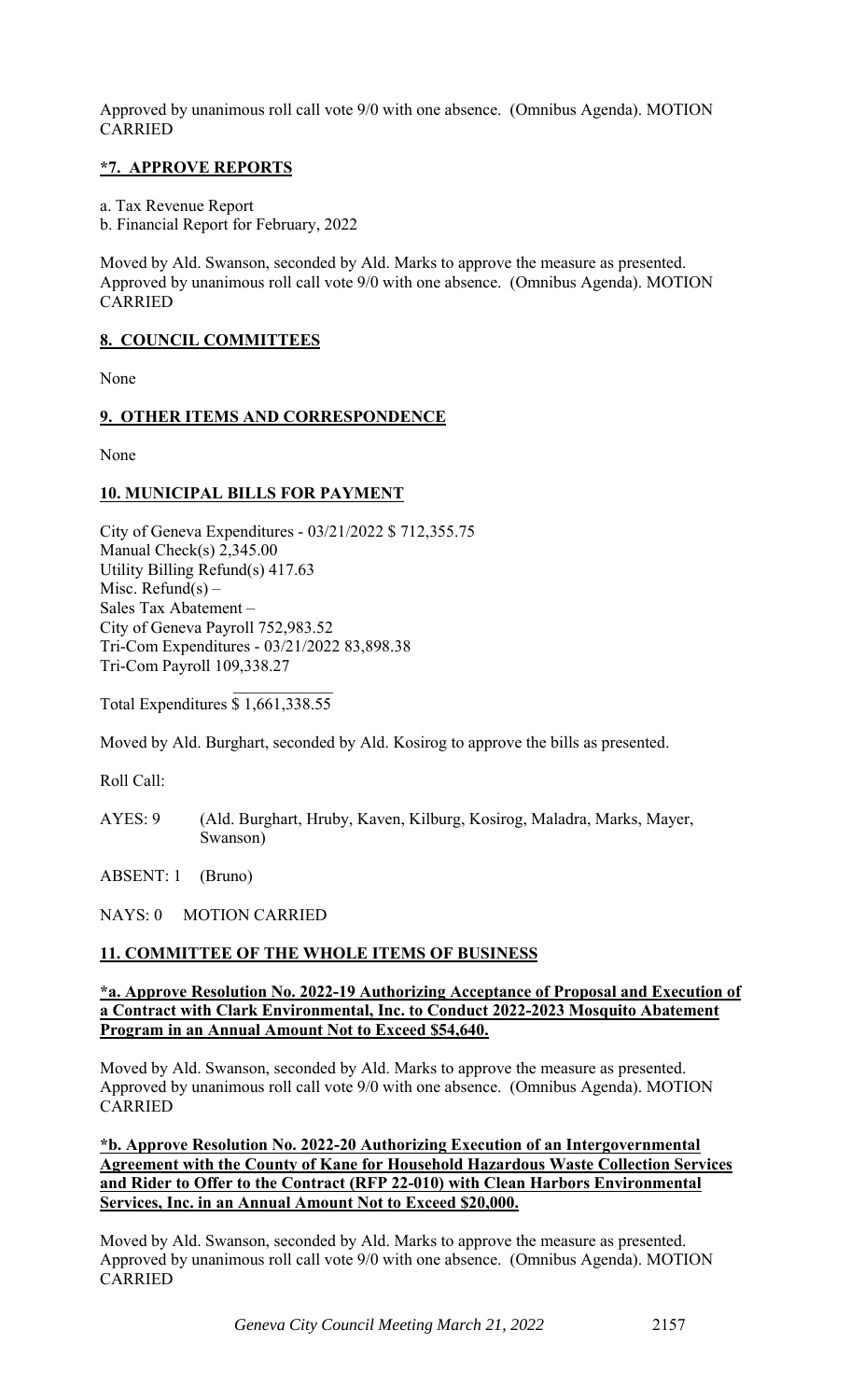### **\*c. Approve Ordinance No. 2022-10 Proposing the Establishment of Special Service Area No. 33 in the City of Geneva, Kane County, IL, and Providing for a Public Hearing and Procedures in Connection Therewith for the Emma's Landing Subdivision.**

Moved by Ald. Swanson, seconded by Ald. Marks to approve the measure as presented. Approved by unanimous roll call vote 9/0 with one absence. (Omnibus Agenda). MOTION CARRIED

#### **\*d. Approve Resolution No. 2022-21 Awarding Bid and Purchase of Radian Weco Three-Phase Meter Site Analyzer in an Amount of \$47,135.**

Moved by Ald. Swanson, seconded by Ald. Marks to approve the measure as presented. Approved by unanimous roll call vote 9/0 with one absence. (Omnibus Agenda). MOTION CARRIED

# **\*e. Approve Resolution No.**

# **2022-22 Authorizing Execution of a Contract for the State Street Bridge Railing Removal and Replacement Project with Bollinger Lach Associates in an Amount Not to Exceed \$143,870.00.**

Moved by Ald. Swanson, seconded by Ald. Marks to approve the measure as presented. Approved by unanimous roll call vote 9/0 with one absence. (Omnibus Agenda). MOTION CARRIED

# **12. PRESENTATION OF ORDINANCES, RESOLUTIONS, PETITIONS, BIDS**

#### **a. Consider Ordinance No. 2022-11 Amending Title 4 (Business and License Regulations), Chapter 2 (Liquor Control), Section 4-2-13 (License Fees and Number) of the Geneva City Code, Adding One Class C-3 Liquor License for The Nosh Company, LLC at 22 N. 3rd Street.**

Moved by Ald. Mayer, seconded by Ald. Kosirog to approve the item as presented.

In response to a question from Ald. Mayer, it was clarified that the amendment allowed for carry-out of packaged liquor items, and not for off-site sales.

Roll Call:

AYES: 9 (Ald. Burghart, Hruby, Kaven, Kilburg, Kosirog, Maladra, Marks, Mayer, Swanson)

ABSENT: 1 (Bruno)

NAYS: 0 MOTION CARRIED

#### **b. Consider Ordinance No. 2022-12 Amending Title 4 (Business and License Regulations), Chapter 2 (Liquor Control), Section 4-2-13 (License Fees and Number) of the Geneva City Code, Adding One Class C-4 Liquor License for Up North Wine Tasting at 9 N. 2nd Street.**

Moved by Ald. Marks, seconded by Ald. Kaven to approve the item as presented.

Owners Cathy Humphreys and Amy Goedken were present, and invited to the podium to describe their business. A third owner, Mary Humphreys, was at home caring for her children.

Ald. Burghart and Kilburg welcomed the new business owners, commented on their knowledge and enthusiasm and found out that the opening was planned for April or May, depending on construction progress.

Roll Call: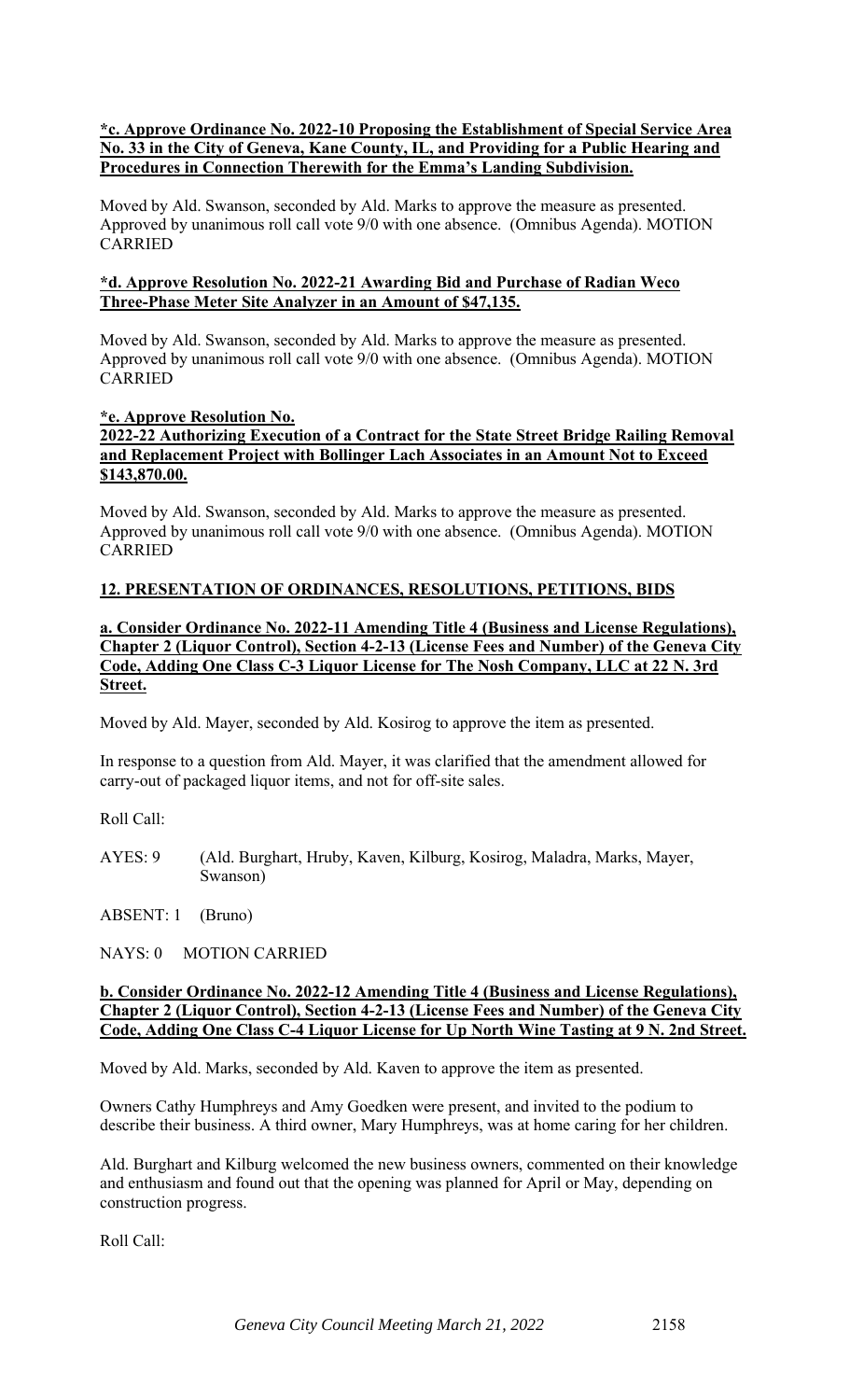AYES: 9 (Ald. Burghart, Hruby, Kaven, Kilburg, Kosirog, Maladra, Marks, Mayer, Swanson)

ABSENT: 1 (Bruno)

NAYS: 0 MOTION CARRIED

#### **c. Consider Ordinance No. 2022-13 Amending Section 11-14-5A(C) Of Title 11 (Zoning Ordinance) to Add a Sixth Type of Authorized Sign Variation.**

Moved by Ald. Burghart, seconded by Ald. Marks to approve the item as presented.

Applicant Cole Calamos of NKCFO which owns the building, was invited to the podium to describe the requested change, and to answer questions. He noted that this accommodation was requested in favor of one of the clients in the building.

In response to a question from Ald. Burghart as to whether this type of situation had arisen before, Director DeGroot said it had, but not very often. DeGroot added that the PZC had voted in favor of the request.

Roll Call:

AYES: 9 (Ald. Burghart, Hruby, Kaven, Kilburg, Kosirog, Maladra, Marks, Mayer, Swanson)

ABSENT: 1 (Bruno)

NAYS: 0 MOTION CARRIED

#### **d. Consider Ordinance No. 2022-14 Granting a Sign Variation from Section 11-12-6(B) of Title 11 (Zoning Ordinance) to Allow Suite 202 of the Building Located at 501W. State Street to Have a Wall Sign on the State Street Frontage.**

Moved by Ald. Mayer, seconded by Ald. Kosirog to approve the item as presented.

Roll Call:

AYES: 9 (Ald. Burghart, Hruby, Kaven, Kilburg, Kosirog, Maladra, Marks, Mayer, Swanson)

ABSENT: 1 (Bruno)

NAYS: 0 MOTION CARRIED

#### **15. NEW BUSINESS AND PUBLIC COMMENT**

No comments or questions were raised in chambers or online.

### **13. CLOSED SESSION ON THE REVIEW OF CLOSED SESSION MINUTES PURSUANT TO 5 ILCS 12/2.06 (c)**

Moved by Ald. Mayer, seconded by Ald. Marks to adjourn to closed session.

Roll Call:

AYES: 9 (Ald. Burghart, Hruby, Kaven, Kilburg, Kosirog, Maladra, Marks, Mayer, Swanson)

ABSENT: 1 (Bruno)

NAYS: 0 MOTION CARRIED